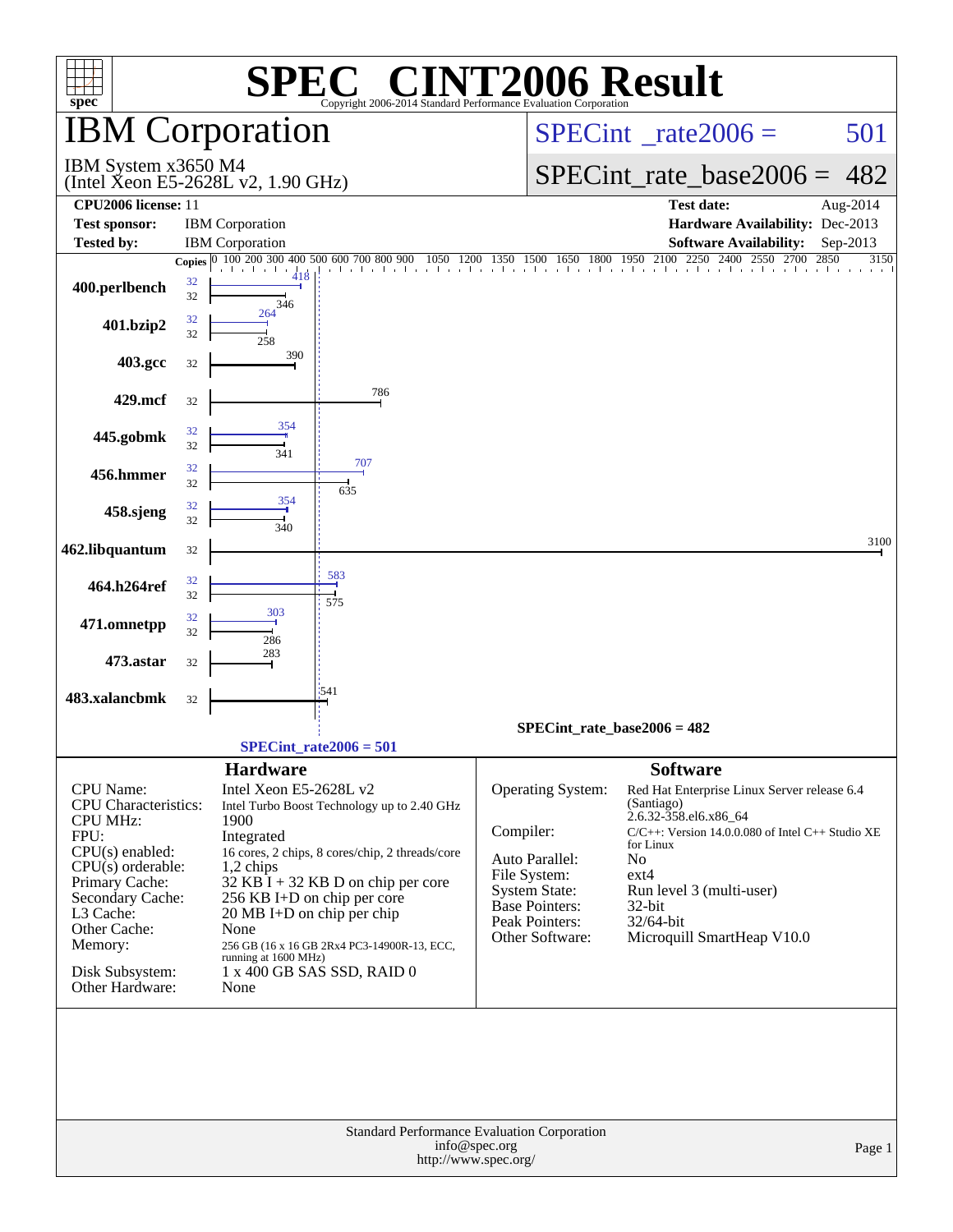

# **IBM** Corporation

## SPECint rate $2006 = 501$

#### IBM System x3650 M4

(Intel Xeon E5-2628L v2, 1.90 GHz)

[SPECint\\_rate\\_base2006 =](http://www.spec.org/auto/cpu2006/Docs/result-fields.html#SPECintratebase2006) 482

**[CPU2006 license:](http://www.spec.org/auto/cpu2006/Docs/result-fields.html#CPU2006license)** 11 **[Test date:](http://www.spec.org/auto/cpu2006/Docs/result-fields.html#Testdate)** Aug-2014 **[Test sponsor:](http://www.spec.org/auto/cpu2006/Docs/result-fields.html#Testsponsor)** IBM Corporation **[Hardware Availability:](http://www.spec.org/auto/cpu2006/Docs/result-fields.html#HardwareAvailability)** Dec-2013 **[Tested by:](http://www.spec.org/auto/cpu2006/Docs/result-fields.html#Testedby)** IBM Corporation **[Software Availability:](http://www.spec.org/auto/cpu2006/Docs/result-fields.html#SoftwareAvailability)** Sep-2013

#### **[Results Table](http://www.spec.org/auto/cpu2006/Docs/result-fields.html#ResultsTable)**

|                    | <b>Base</b>   |                |       |                |            |                                                                                                          |                  | <b>Peak</b>   |                |              |                |              |                |              |
|--------------------|---------------|----------------|-------|----------------|------------|----------------------------------------------------------------------------------------------------------|------------------|---------------|----------------|--------------|----------------|--------------|----------------|--------------|
| <b>Benchmark</b>   | <b>Copies</b> | <b>Seconds</b> | Ratio | <b>Seconds</b> | Ratio      | <b>Seconds</b>                                                                                           | Ratio            | <b>Copies</b> | <b>Seconds</b> | <b>Ratio</b> | <b>Seconds</b> | <b>Ratio</b> | <b>Seconds</b> | <b>Ratio</b> |
| 400.perlbench      | 32            | 904            | 346   | 903            | 346        | 905                                                                                                      | 345              | 32            | 752            | 415          | 747            | 418          | 747            | 418          |
| 401.bzip2          | 32            | 1194           | 259   | 1197           | 258        | 1196                                                                                                     | 258              | 32            | 1170           | 264          | 1170           | 264          | 1171           | 264          |
| $403.\mathrm{gcc}$ | 32            | 664            | 388   | 660            | <b>390</b> | 659                                                                                                      | 391              | 32            | 664            | 388          | 660            | 390          | 659            | 391          |
| $429$ .mcf         | 32            | 371            | 786   | 371            | 787        | 372                                                                                                      | 785              | 32            | 371            | 786          | 371            | 787          | 372            | 785          |
| $445$ .gobmk       | 32            | 993            | 338   | 984            | 341        | 979                                                                                                      | 343              | 32            | 947            | 354          | 970            | 346          | 948            | 354          |
| 456.hmmer          | 32            | 471            | 634   | 469            | 636        | 470                                                                                                      | 635              | 32            | 422            | 707          | 424            | 705          | 422            | 708          |
| $458$ .sjeng       | 32            | 1140           | 340   | 1135           | 341        | 1144                                                                                                     | 339l             | 32            | 1081           | 358          | 1104           | 351          | 1095           | 354          |
| 462.libquantum     | 32            | 214            | 3100  | 214            | 3100       | 214                                                                                                      | 3100             | 32            | 214            | 3100         | 214            | 3100         | 214            | 3100         |
| 464.h264ref        | 32            | 1236           | 573   | 1232           | 575        | 1230                                                                                                     | 576              | 32            | 1216           | 583          | 1215           | 583          | 1212           | 584          |
| 471.omnetpp        | 32            | 700            | 286   | 700            | 286        | 697                                                                                                      | 287              | 32            | 657            | 305          | 664            | 301          | 661            | 303          |
| $473$ . astar      | 32            | 793            | 283   | 793            | 283        | 790                                                                                                      | 285              | 32            | 793            | 283          | 793            | 283          | 790            | 285          |
| 483.xalancbmk      | 32            | 408            | 541   | 408            | 541        | 409                                                                                                      | 539 <sub>l</sub> | 32            | 408            | 541          | 408            | 541          | 409            | 539          |
|                    |               |                |       |                |            | Results appear in the order in which they were run. Bold underlined text indicates a median measurement. |                  |               |                |              |                |              |                |              |

#### **[Submit Notes](http://www.spec.org/auto/cpu2006/Docs/result-fields.html#SubmitNotes)**

 The numactl mechanism was used to bind copies to processors. The config file option 'submit' was used to generate numactl commands to bind each copy to a specific processor. For details, please see the config file.

### **[Operating System Notes](http://www.spec.org/auto/cpu2006/Docs/result-fields.html#OperatingSystemNotes)**

 Stack size set to unlimited using "ulimit -s unlimited" Zone reclaim mode enabled with: echo 1 > /proc/sys/vm/zone\_reclaim\_mode Intel Idle Driver disabled with the following Linux kernel parameter in /etc/grub.conf: intel\_idle.max\_cstate=0

### **[Platform Notes](http://www.spec.org/auto/cpu2006/Docs/result-fields.html#PlatformNotes)**

 BIOS setting: Operating Mode set to Maximum Performance Sysinfo program /home/SPECcpu-20140116-ic14.0/config/sysinfo.rev6818 \$Rev: 6818 \$ \$Date:: 2012-07-17 #\$ e86d102572650a6e4d596a3cee98f191 running on x3650M4 Tue Aug 12 21:31:47 2014

 This section contains SUT (System Under Test) info as seen by some common utilities. To remove or add to this section, see: <http://www.spec.org/cpu2006/Docs/config.html#sysinfo>

 From /proc/cpuinfo model name : Intel(R) Xeon(R) CPU E5-2628L v2 @ 1.90GHz 2 "physical id"s (chips) Continued on next page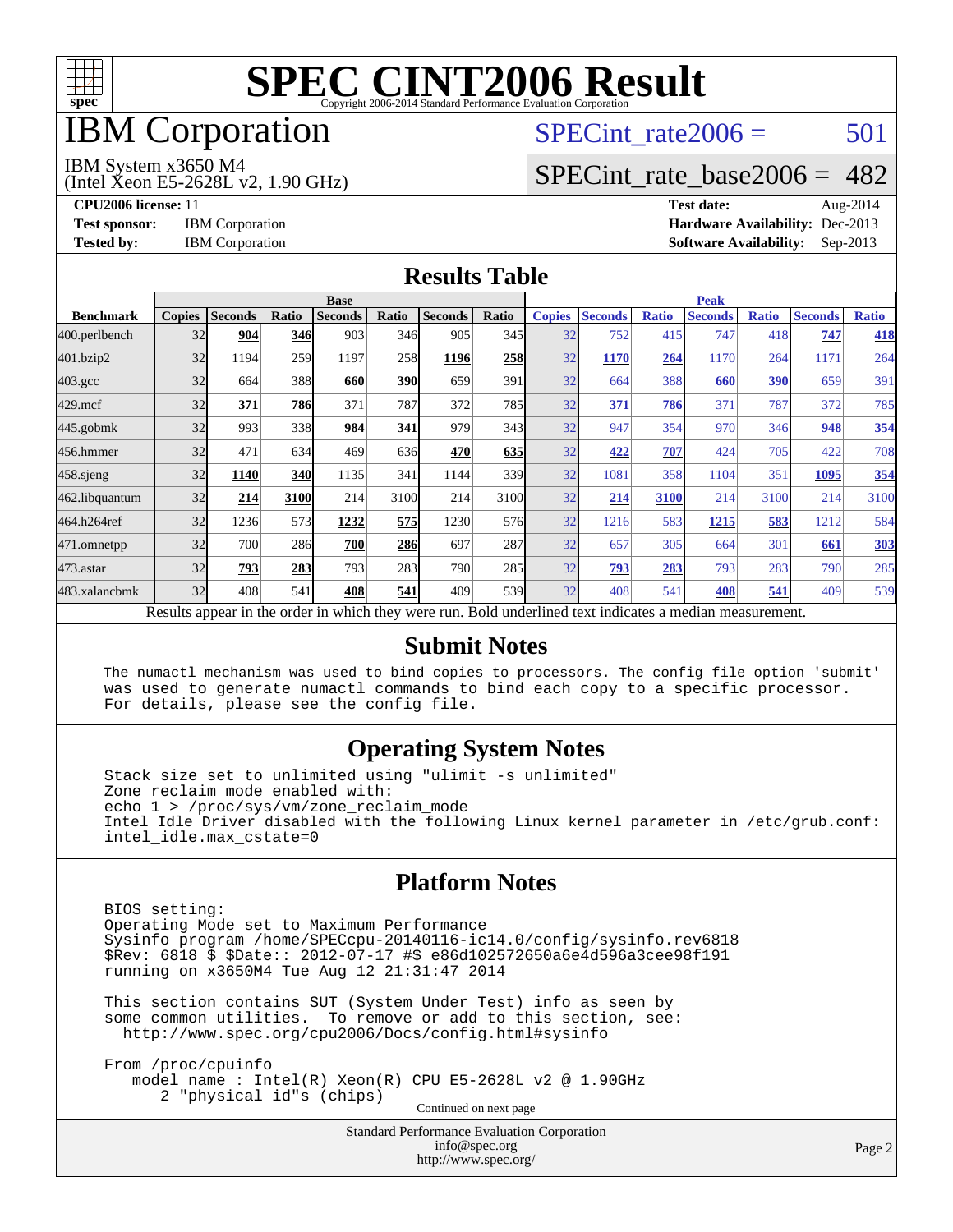

**IBM** Corporation

SPECint rate $2006 = 501$ 

(Intel Xeon E5-2628L v2, 1.90 GHz) IBM System x3650 M4

[SPECint\\_rate\\_base2006 =](http://www.spec.org/auto/cpu2006/Docs/result-fields.html#SPECintratebase2006)  $482$ 

**[CPU2006 license:](http://www.spec.org/auto/cpu2006/Docs/result-fields.html#CPU2006license)** 11 **[Test date:](http://www.spec.org/auto/cpu2006/Docs/result-fields.html#Testdate)** Aug-2014 **[Test sponsor:](http://www.spec.org/auto/cpu2006/Docs/result-fields.html#Testsponsor)** IBM Corporation **[Hardware Availability:](http://www.spec.org/auto/cpu2006/Docs/result-fields.html#HardwareAvailability)** Dec-2013 **[Tested by:](http://www.spec.org/auto/cpu2006/Docs/result-fields.html#Testedby)** IBM Corporation **[Software Availability:](http://www.spec.org/auto/cpu2006/Docs/result-fields.html#SoftwareAvailability)** Sep-2013

#### **[Platform Notes \(Continued\)](http://www.spec.org/auto/cpu2006/Docs/result-fields.html#PlatformNotes)**

 32 "processors" cores, siblings (Caution: counting these is hw and system dependent. The following excerpts from /proc/cpuinfo might not be reliable. Use with caution.) cpu cores : 8 siblings : 16 physical 0: cores 0 1 2 3 4 5 6 7 physical 1: cores 0 1 2 3 4 5 6 7 cache size : 20480 KB From /proc/meminfo MemTotal: 264340584 kB HugePages\_Total: 0<br>Hugepagesize: 2048 kB Hugepagesize: /usr/bin/lsb\_release -d Red Hat Enterprise Linux Server release 6.4 (Santiago) From /etc/\*release\* /etc/\*version\* redhat-release: Red Hat Enterprise Linux Server release 6.4 (Santiago) system-release: Red Hat Enterprise Linux Server release 6.4 (Santiago) system-release-cpe: cpe:/o:redhat:enterprise\_linux:6server:ga:server uname -a: Linux x3650M4 2.6.32-358.18.1.el6.x86\_64 #1 SMP Fri Aug 2 17:04:38 EDT 2013 x86\_64 x86\_64 x86\_64 GNU/Linux run-level 3 Aug 11 15:35 SPEC is set to: /home/SPECcpu-20140116-ic14.0 Filesystem Type Size Used Avail Use% Mounted on /dev/mapper/vg\_x3650m4-lv\_home ext4 313G 115G 183G 39% /home Additional information from dmidecode: BIOS IBM -[VVE135VUS-1.60]- 12/05/2013 Memory: 8x Not Specified Not Specified 16x Samsung M393B2G70QH0-CMA 16 GB 1600 MHz 2 rank (End of data from sysinfo program) **[General Notes](http://www.spec.org/auto/cpu2006/Docs/result-fields.html#GeneralNotes)** Environment variables set by runspec before the start of the run: LD\_LIBRARY\_PATH = "/home/SPECcpu-20140116-ic14.0/libs/32:/home/SPECcpu-20140116-ic14.0/libs/64:/home/SPECcpu-20140116-ic14.0/sh" Binaries compiled on a system with 1x Core i7-860 CPU + 8GB

 memory using RedHat EL 6.4 Transparent Huge Pages enabled with: echo always > /sys/kernel/mm/redhat\_transparent\_hugepage/enabled Continued on next page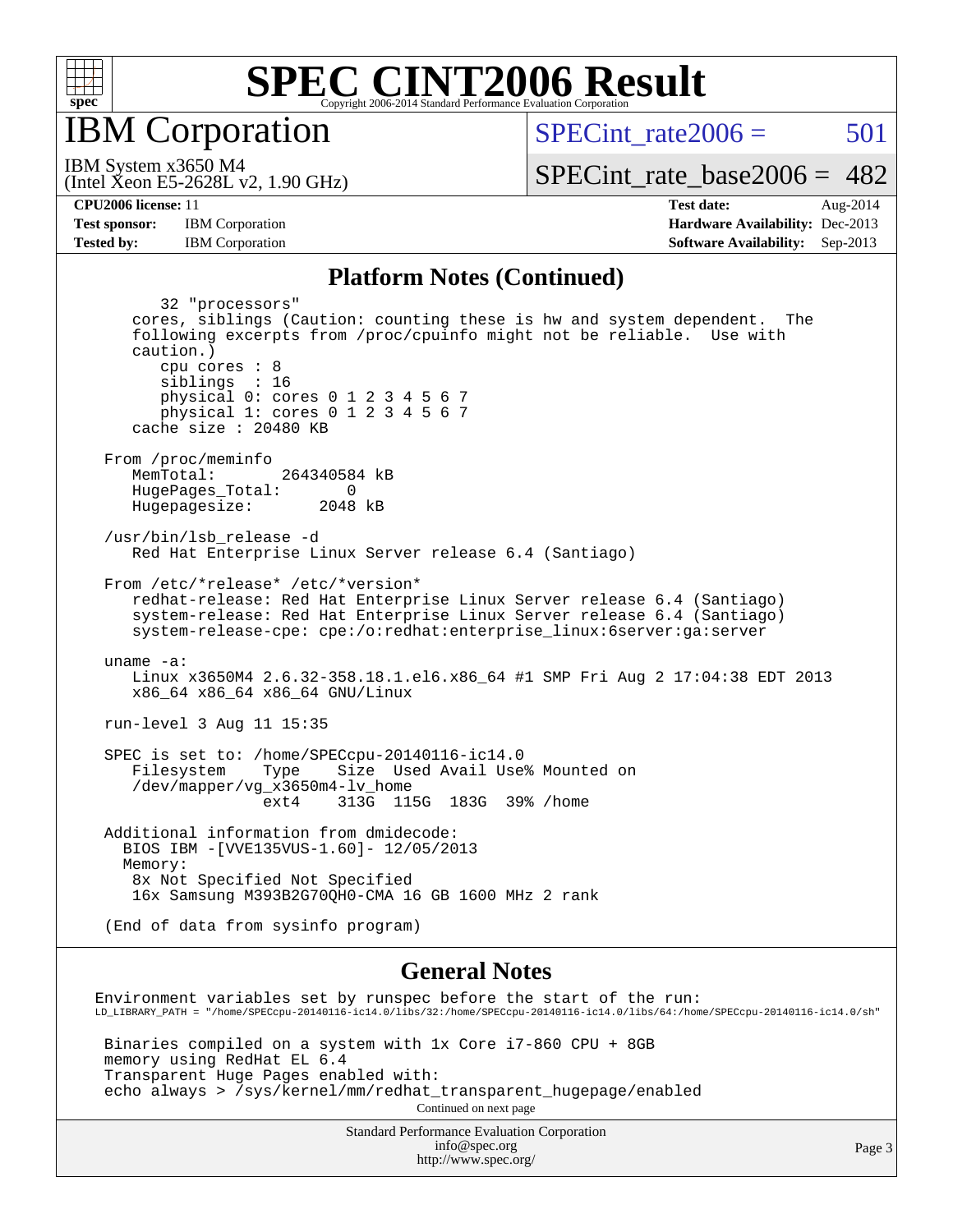

IBM Corporation

SPECint rate $2006 = 501$ 

(Intel Xeon E5-2628L v2, 1.90 GHz) IBM System x3650 M4

[SPECint\\_rate\\_base2006 =](http://www.spec.org/auto/cpu2006/Docs/result-fields.html#SPECintratebase2006) 482

**[Test sponsor:](http://www.spec.org/auto/cpu2006/Docs/result-fields.html#Testsponsor)** IBM Corporation **[Hardware Availability:](http://www.spec.org/auto/cpu2006/Docs/result-fields.html#HardwareAvailability)** Dec-2013

**[CPU2006 license:](http://www.spec.org/auto/cpu2006/Docs/result-fields.html#CPU2006license)** 11 **[Test date:](http://www.spec.org/auto/cpu2006/Docs/result-fields.html#Testdate)** Aug-2014 **[Tested by:](http://www.spec.org/auto/cpu2006/Docs/result-fields.html#Testedby)** IBM Corporation **[Software Availability:](http://www.spec.org/auto/cpu2006/Docs/result-fields.html#SoftwareAvailability)** Sep-2013

#### **[General Notes \(Continued\)](http://www.spec.org/auto/cpu2006/Docs/result-fields.html#GeneralNotes)**

 Filesystem page cache cleared with: echo 1> /proc/sys/vm/drop\_caches runspec command invoked through numactl i.e.: numactl --interleave=all runspec <etc>

### **[Base Compiler Invocation](http://www.spec.org/auto/cpu2006/Docs/result-fields.html#BaseCompilerInvocation)**

[C benchmarks](http://www.spec.org/auto/cpu2006/Docs/result-fields.html#Cbenchmarks): [icc -m32](http://www.spec.org/cpu2006/results/res2014q3/cpu2006-20140815-30932.flags.html#user_CCbase_intel_icc_5ff4a39e364c98233615fdd38438c6f2)

[C++ benchmarks:](http://www.spec.org/auto/cpu2006/Docs/result-fields.html#CXXbenchmarks) [icpc -m32](http://www.spec.org/cpu2006/results/res2014q3/cpu2006-20140815-30932.flags.html#user_CXXbase_intel_icpc_4e5a5ef1a53fd332b3c49e69c3330699)

### **[Base Portability Flags](http://www.spec.org/auto/cpu2006/Docs/result-fields.html#BasePortabilityFlags)**

 400.perlbench: [-DSPEC\\_CPU\\_LINUX\\_IA32](http://www.spec.org/cpu2006/results/res2014q3/cpu2006-20140815-30932.flags.html#b400.perlbench_baseCPORTABILITY_DSPEC_CPU_LINUX_IA32) 462.libquantum: [-DSPEC\\_CPU\\_LINUX](http://www.spec.org/cpu2006/results/res2014q3/cpu2006-20140815-30932.flags.html#b462.libquantum_baseCPORTABILITY_DSPEC_CPU_LINUX) 483.xalancbmk: [-DSPEC\\_CPU\\_LINUX](http://www.spec.org/cpu2006/results/res2014q3/cpu2006-20140815-30932.flags.html#b483.xalancbmk_baseCXXPORTABILITY_DSPEC_CPU_LINUX)

## **[Base Optimization Flags](http://www.spec.org/auto/cpu2006/Docs/result-fields.html#BaseOptimizationFlags)**

[C benchmarks](http://www.spec.org/auto/cpu2006/Docs/result-fields.html#Cbenchmarks):

[-xSSE4.2](http://www.spec.org/cpu2006/results/res2014q3/cpu2006-20140815-30932.flags.html#user_CCbase_f-xSSE42_f91528193cf0b216347adb8b939d4107) [-ipo](http://www.spec.org/cpu2006/results/res2014q3/cpu2006-20140815-30932.flags.html#user_CCbase_f-ipo) [-O3](http://www.spec.org/cpu2006/results/res2014q3/cpu2006-20140815-30932.flags.html#user_CCbase_f-O3) [-no-prec-div](http://www.spec.org/cpu2006/results/res2014q3/cpu2006-20140815-30932.flags.html#user_CCbase_f-no-prec-div) [-opt-prefetch](http://www.spec.org/cpu2006/results/res2014q3/cpu2006-20140815-30932.flags.html#user_CCbase_f-opt-prefetch) [-opt-mem-layout-trans=3](http://www.spec.org/cpu2006/results/res2014q3/cpu2006-20140815-30932.flags.html#user_CCbase_f-opt-mem-layout-trans_a7b82ad4bd7abf52556d4961a2ae94d5)

[C++ benchmarks:](http://www.spec.org/auto/cpu2006/Docs/result-fields.html#CXXbenchmarks)

[-xSSE4.2](http://www.spec.org/cpu2006/results/res2014q3/cpu2006-20140815-30932.flags.html#user_CXXbase_f-xSSE42_f91528193cf0b216347adb8b939d4107) [-ipo](http://www.spec.org/cpu2006/results/res2014q3/cpu2006-20140815-30932.flags.html#user_CXXbase_f-ipo) [-O3](http://www.spec.org/cpu2006/results/res2014q3/cpu2006-20140815-30932.flags.html#user_CXXbase_f-O3) [-no-prec-div](http://www.spec.org/cpu2006/results/res2014q3/cpu2006-20140815-30932.flags.html#user_CXXbase_f-no-prec-div) [-opt-prefetch](http://www.spec.org/cpu2006/results/res2014q3/cpu2006-20140815-30932.flags.html#user_CXXbase_f-opt-prefetch) [-opt-mem-layout-trans=3](http://www.spec.org/cpu2006/results/res2014q3/cpu2006-20140815-30932.flags.html#user_CXXbase_f-opt-mem-layout-trans_a7b82ad4bd7abf52556d4961a2ae94d5) [-Wl,-z,muldefs](http://www.spec.org/cpu2006/results/res2014q3/cpu2006-20140815-30932.flags.html#user_CXXbase_link_force_multiple1_74079c344b956b9658436fd1b6dd3a8a) [-L/sh -lsmartheap](http://www.spec.org/cpu2006/results/res2014q3/cpu2006-20140815-30932.flags.html#user_CXXbase_SmartHeap_32f6c82aa1ed9c52345d30cf6e4a0499)

### **[Base Other Flags](http://www.spec.org/auto/cpu2006/Docs/result-fields.html#BaseOtherFlags)**

[C benchmarks](http://www.spec.org/auto/cpu2006/Docs/result-fields.html#Cbenchmarks):

403.gcc: [-Dalloca=\\_alloca](http://www.spec.org/cpu2006/results/res2014q3/cpu2006-20140815-30932.flags.html#b403.gcc_baseEXTRA_CFLAGS_Dalloca_be3056838c12de2578596ca5467af7f3)

## **[Peak Compiler Invocation](http://www.spec.org/auto/cpu2006/Docs/result-fields.html#PeakCompilerInvocation)**

[C benchmarks \(except as noted below\)](http://www.spec.org/auto/cpu2006/Docs/result-fields.html#Cbenchmarksexceptasnotedbelow): [icc -m32](http://www.spec.org/cpu2006/results/res2014q3/cpu2006-20140815-30932.flags.html#user_CCpeak_intel_icc_5ff4a39e364c98233615fdd38438c6f2)

400.perlbench: [icc -m64](http://www.spec.org/cpu2006/results/res2014q3/cpu2006-20140815-30932.flags.html#user_peakCCLD400_perlbench_intel_icc_64bit_bda6cc9af1fdbb0edc3795bac97ada53)

Continued on next page

Standard Performance Evaluation Corporation [info@spec.org](mailto:info@spec.org) <http://www.spec.org/>

Page 4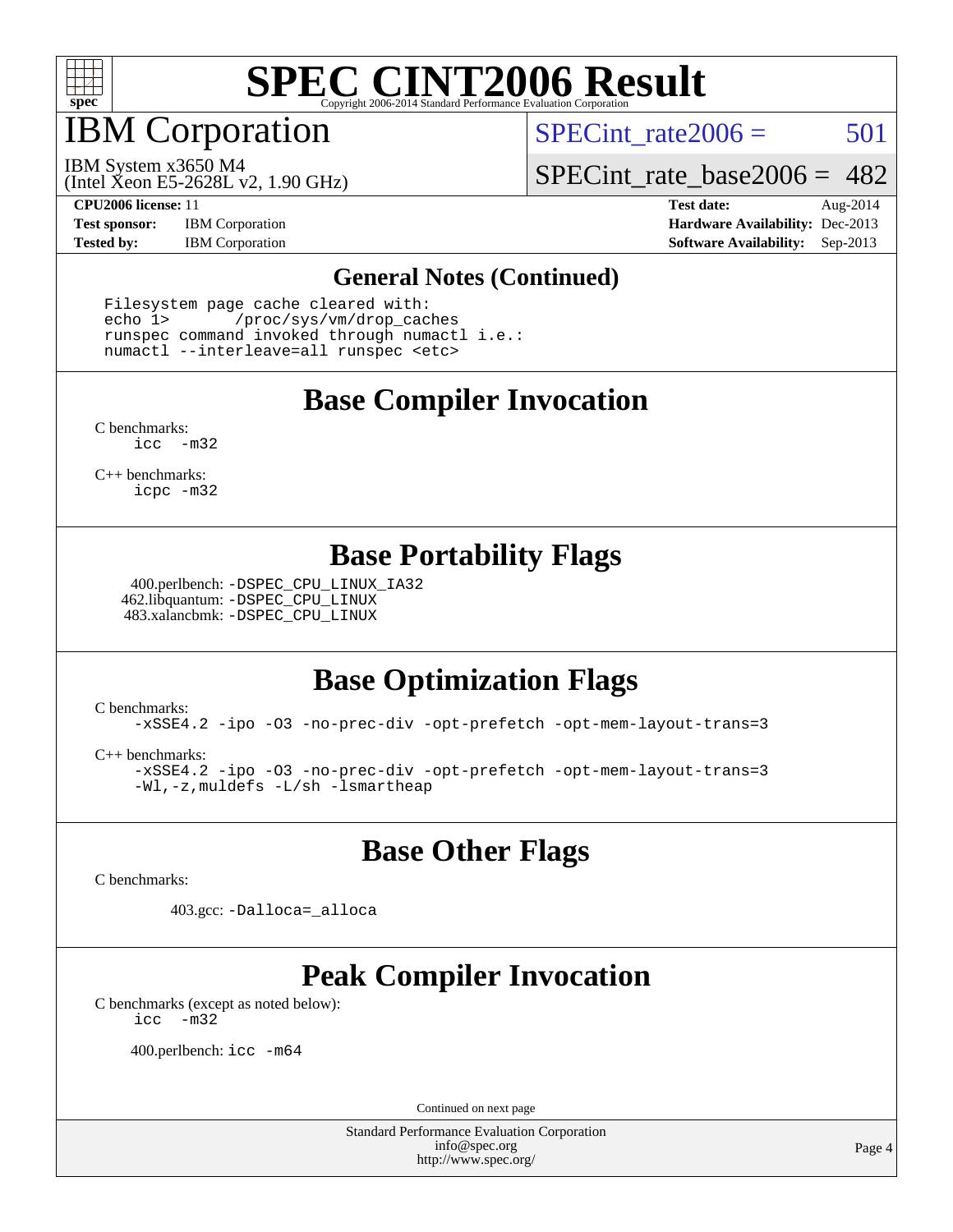

IBM Corporation

SPECint rate $2006 = 501$ 

SPECint rate base  $2006 = 482$ 

(Intel Xeon E5-2628L v2, 1.90 GHz)

IBM System x3650 M4

**[Test sponsor:](http://www.spec.org/auto/cpu2006/Docs/result-fields.html#Testsponsor)** IBM Corporation **[Hardware Availability:](http://www.spec.org/auto/cpu2006/Docs/result-fields.html#HardwareAvailability)** Dec-2013

**[CPU2006 license:](http://www.spec.org/auto/cpu2006/Docs/result-fields.html#CPU2006license)** 11 **[Test date:](http://www.spec.org/auto/cpu2006/Docs/result-fields.html#Testdate)** Aug-2014 **[Tested by:](http://www.spec.org/auto/cpu2006/Docs/result-fields.html#Testedby)** IBM Corporation **[Software Availability:](http://www.spec.org/auto/cpu2006/Docs/result-fields.html#SoftwareAvailability)** Sep-2013

## **[Peak Compiler Invocation \(Continued\)](http://www.spec.org/auto/cpu2006/Docs/result-fields.html#PeakCompilerInvocation)**

401.bzip2: [icc -m64](http://www.spec.org/cpu2006/results/res2014q3/cpu2006-20140815-30932.flags.html#user_peakCCLD401_bzip2_intel_icc_64bit_bda6cc9af1fdbb0edc3795bac97ada53)

456.hmmer: [icc -m64](http://www.spec.org/cpu2006/results/res2014q3/cpu2006-20140815-30932.flags.html#user_peakCCLD456_hmmer_intel_icc_64bit_bda6cc9af1fdbb0edc3795bac97ada53)

 $458 \text{.}$ sjeng: icc  $-\text{m64}$ 

[C++ benchmarks:](http://www.spec.org/auto/cpu2006/Docs/result-fields.html#CXXbenchmarks)

[icpc -m32](http://www.spec.org/cpu2006/results/res2014q3/cpu2006-20140815-30932.flags.html#user_CXXpeak_intel_icpc_4e5a5ef1a53fd332b3c49e69c3330699)

**[Peak Portability Flags](http://www.spec.org/auto/cpu2006/Docs/result-fields.html#PeakPortabilityFlags)**

 400.perlbench: [-DSPEC\\_CPU\\_LP64](http://www.spec.org/cpu2006/results/res2014q3/cpu2006-20140815-30932.flags.html#b400.perlbench_peakCPORTABILITY_DSPEC_CPU_LP64) [-DSPEC\\_CPU\\_LINUX\\_X64](http://www.spec.org/cpu2006/results/res2014q3/cpu2006-20140815-30932.flags.html#b400.perlbench_peakCPORTABILITY_DSPEC_CPU_LINUX_X64) 401.bzip2: [-DSPEC\\_CPU\\_LP64](http://www.spec.org/cpu2006/results/res2014q3/cpu2006-20140815-30932.flags.html#suite_peakCPORTABILITY401_bzip2_DSPEC_CPU_LP64) 456.hmmer: [-DSPEC\\_CPU\\_LP64](http://www.spec.org/cpu2006/results/res2014q3/cpu2006-20140815-30932.flags.html#suite_peakCPORTABILITY456_hmmer_DSPEC_CPU_LP64) 458.sjeng: [-DSPEC\\_CPU\\_LP64](http://www.spec.org/cpu2006/results/res2014q3/cpu2006-20140815-30932.flags.html#suite_peakCPORTABILITY458_sjeng_DSPEC_CPU_LP64) 462.libquantum: [-DSPEC\\_CPU\\_LINUX](http://www.spec.org/cpu2006/results/res2014q3/cpu2006-20140815-30932.flags.html#b462.libquantum_peakCPORTABILITY_DSPEC_CPU_LINUX) 483.xalancbmk: [-DSPEC\\_CPU\\_LINUX](http://www.spec.org/cpu2006/results/res2014q3/cpu2006-20140815-30932.flags.html#b483.xalancbmk_peakCXXPORTABILITY_DSPEC_CPU_LINUX)

## **[Peak Optimization Flags](http://www.spec.org/auto/cpu2006/Docs/result-fields.html#PeakOptimizationFlags)**

[C benchmarks](http://www.spec.org/auto/cpu2006/Docs/result-fields.html#Cbenchmarks):

 400.perlbench: [-xSSE4.2](http://www.spec.org/cpu2006/results/res2014q3/cpu2006-20140815-30932.flags.html#user_peakPASS2_CFLAGSPASS2_LDCFLAGS400_perlbench_f-xSSE42_f91528193cf0b216347adb8b939d4107)(pass 2) [-prof-gen](http://www.spec.org/cpu2006/results/res2014q3/cpu2006-20140815-30932.flags.html#user_peakPASS1_CFLAGSPASS1_LDCFLAGS400_perlbench_prof_gen_e43856698f6ca7b7e442dfd80e94a8fc)(pass 1) [-ipo](http://www.spec.org/cpu2006/results/res2014q3/cpu2006-20140815-30932.flags.html#user_peakPASS2_CFLAGSPASS2_LDCFLAGS400_perlbench_f-ipo)(pass 2) [-O3](http://www.spec.org/cpu2006/results/res2014q3/cpu2006-20140815-30932.flags.html#user_peakPASS2_CFLAGSPASS2_LDCFLAGS400_perlbench_f-O3)(pass 2) [-no-prec-div](http://www.spec.org/cpu2006/results/res2014q3/cpu2006-20140815-30932.flags.html#user_peakPASS2_CFLAGSPASS2_LDCFLAGS400_perlbench_f-no-prec-div)(pass 2) [-prof-use](http://www.spec.org/cpu2006/results/res2014q3/cpu2006-20140815-30932.flags.html#user_peakPASS2_CFLAGSPASS2_LDCFLAGS400_perlbench_prof_use_bccf7792157ff70d64e32fe3e1250b55)(pass 2) [-auto-ilp32](http://www.spec.org/cpu2006/results/res2014q3/cpu2006-20140815-30932.flags.html#user_peakCOPTIMIZE400_perlbench_f-auto-ilp32) 401.bzip2: [-xSSE4.2](http://www.spec.org/cpu2006/results/res2014q3/cpu2006-20140815-30932.flags.html#user_peakPASS2_CFLAGSPASS2_LDCFLAGS401_bzip2_f-xSSE42_f91528193cf0b216347adb8b939d4107)(pass 2) [-prof-gen](http://www.spec.org/cpu2006/results/res2014q3/cpu2006-20140815-30932.flags.html#user_peakPASS1_CFLAGSPASS1_LDCFLAGS401_bzip2_prof_gen_e43856698f6ca7b7e442dfd80e94a8fc)(pass 1) [-ipo](http://www.spec.org/cpu2006/results/res2014q3/cpu2006-20140815-30932.flags.html#user_peakPASS2_CFLAGSPASS2_LDCFLAGS401_bzip2_f-ipo)(pass 2) [-O3](http://www.spec.org/cpu2006/results/res2014q3/cpu2006-20140815-30932.flags.html#user_peakPASS2_CFLAGSPASS2_LDCFLAGS401_bzip2_f-O3)(pass 2) [-no-prec-div](http://www.spec.org/cpu2006/results/res2014q3/cpu2006-20140815-30932.flags.html#user_peakPASS2_CFLAGSPASS2_LDCFLAGS401_bzip2_f-no-prec-div)(pass 2) [-prof-use](http://www.spec.org/cpu2006/results/res2014q3/cpu2006-20140815-30932.flags.html#user_peakPASS2_CFLAGSPASS2_LDCFLAGS401_bzip2_prof_use_bccf7792157ff70d64e32fe3e1250b55)(pass 2) [-opt-prefetch](http://www.spec.org/cpu2006/results/res2014q3/cpu2006-20140815-30932.flags.html#user_peakCOPTIMIZE401_bzip2_f-opt-prefetch) [-auto-ilp32](http://www.spec.org/cpu2006/results/res2014q3/cpu2006-20140815-30932.flags.html#user_peakCOPTIMIZE401_bzip2_f-auto-ilp32) [-ansi-alias](http://www.spec.org/cpu2006/results/res2014q3/cpu2006-20140815-30932.flags.html#user_peakCOPTIMIZE401_bzip2_f-ansi-alias)  $403.\text{gcc: basepeak}$  = yes  $429$ .mcf: basepeak = yes 445.gobmk: [-xSSE4.2](http://www.spec.org/cpu2006/results/res2014q3/cpu2006-20140815-30932.flags.html#user_peakPASS2_CFLAGSPASS2_LDCFLAGS445_gobmk_f-xSSE42_f91528193cf0b216347adb8b939d4107)(pass 2) [-prof-gen](http://www.spec.org/cpu2006/results/res2014q3/cpu2006-20140815-30932.flags.html#user_peakPASS1_CFLAGSPASS1_LDCFLAGS445_gobmk_prof_gen_e43856698f6ca7b7e442dfd80e94a8fc)(pass 1) [-prof-use](http://www.spec.org/cpu2006/results/res2014q3/cpu2006-20140815-30932.flags.html#user_peakPASS2_CFLAGSPASS2_LDCFLAGS445_gobmk_prof_use_bccf7792157ff70d64e32fe3e1250b55)(pass 2) [-ansi-alias](http://www.spec.org/cpu2006/results/res2014q3/cpu2006-20140815-30932.flags.html#user_peakCOPTIMIZE445_gobmk_f-ansi-alias) [-opt-mem-layout-trans=3](http://www.spec.org/cpu2006/results/res2014q3/cpu2006-20140815-30932.flags.html#user_peakCOPTIMIZE445_gobmk_f-opt-mem-layout-trans_a7b82ad4bd7abf52556d4961a2ae94d5) 456.hmmer: [-xSSE4.2](http://www.spec.org/cpu2006/results/res2014q3/cpu2006-20140815-30932.flags.html#user_peakCOPTIMIZE456_hmmer_f-xSSE42_f91528193cf0b216347adb8b939d4107) [-ipo](http://www.spec.org/cpu2006/results/res2014q3/cpu2006-20140815-30932.flags.html#user_peakCOPTIMIZE456_hmmer_f-ipo) [-O3](http://www.spec.org/cpu2006/results/res2014q3/cpu2006-20140815-30932.flags.html#user_peakCOPTIMIZE456_hmmer_f-O3) [-no-prec-div](http://www.spec.org/cpu2006/results/res2014q3/cpu2006-20140815-30932.flags.html#user_peakCOPTIMIZE456_hmmer_f-no-prec-div) [-unroll2](http://www.spec.org/cpu2006/results/res2014q3/cpu2006-20140815-30932.flags.html#user_peakCOPTIMIZE456_hmmer_f-unroll_784dae83bebfb236979b41d2422d7ec2) [-auto-ilp32](http://www.spec.org/cpu2006/results/res2014q3/cpu2006-20140815-30932.flags.html#user_peakCOPTIMIZE456_hmmer_f-auto-ilp32) 458.sjeng: [-xSSE4.2](http://www.spec.org/cpu2006/results/res2014q3/cpu2006-20140815-30932.flags.html#user_peakPASS2_CFLAGSPASS2_LDCFLAGS458_sjeng_f-xSSE42_f91528193cf0b216347adb8b939d4107)(pass 2) [-prof-gen](http://www.spec.org/cpu2006/results/res2014q3/cpu2006-20140815-30932.flags.html#user_peakPASS1_CFLAGSPASS1_LDCFLAGS458_sjeng_prof_gen_e43856698f6ca7b7e442dfd80e94a8fc)(pass 1) [-ipo](http://www.spec.org/cpu2006/results/res2014q3/cpu2006-20140815-30932.flags.html#user_peakPASS2_CFLAGSPASS2_LDCFLAGS458_sjeng_f-ipo)(pass 2) [-O3](http://www.spec.org/cpu2006/results/res2014q3/cpu2006-20140815-30932.flags.html#user_peakPASS2_CFLAGSPASS2_LDCFLAGS458_sjeng_f-O3)(pass 2) [-no-prec-div](http://www.spec.org/cpu2006/results/res2014q3/cpu2006-20140815-30932.flags.html#user_peakPASS2_CFLAGSPASS2_LDCFLAGS458_sjeng_f-no-prec-div)(pass 2) [-prof-use](http://www.spec.org/cpu2006/results/res2014q3/cpu2006-20140815-30932.flags.html#user_peakPASS2_CFLAGSPASS2_LDCFLAGS458_sjeng_prof_use_bccf7792157ff70d64e32fe3e1250b55)(pass 2) [-unroll4](http://www.spec.org/cpu2006/results/res2014q3/cpu2006-20140815-30932.flags.html#user_peakCOPTIMIZE458_sjeng_f-unroll_4e5e4ed65b7fd20bdcd365bec371b81f) [-auto-ilp32](http://www.spec.org/cpu2006/results/res2014q3/cpu2006-20140815-30932.flags.html#user_peakCOPTIMIZE458_sjeng_f-auto-ilp32) 462.libquantum: basepeak = yes

Continued on next page